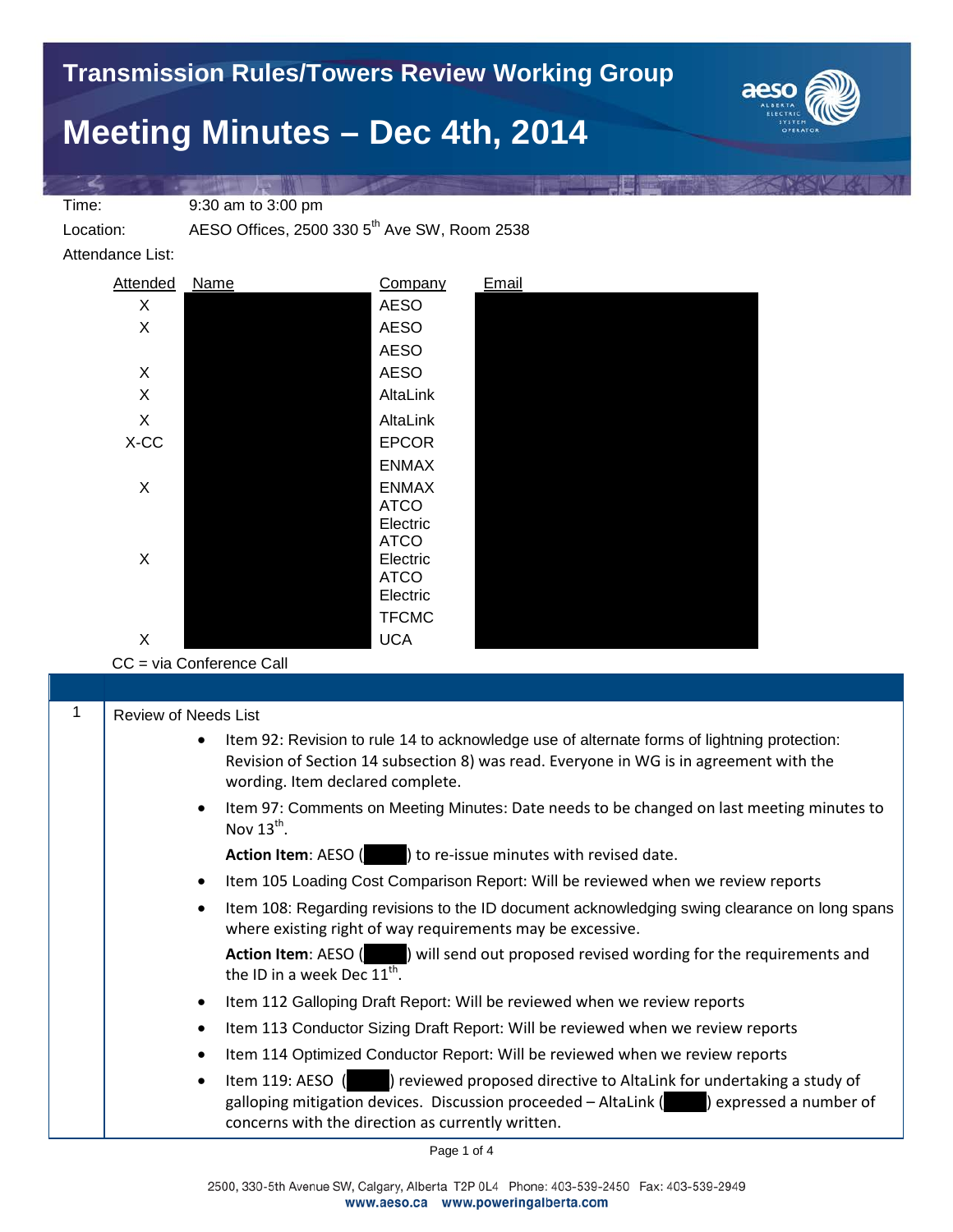

|                     | ) reported that his inquiries with Dr. Havard regarding availability EPRI report on the<br>UCA (<br>effectiveness of anti-galloping devices and for observer training for reporting galloping.<br>Apparently, the EPRI did not publicly issue their report due to threats of legal action. However,<br>Dr. Havard has some training videos which might be available.<br>Action Item: AESO (Welly 1) will meet in January and come up with more of a "holistic" directive<br>to address some of AltaLInk's concerns.<br><b>Action Item:</b> UCA ( ) to inquire about availability of observer training videos.<br>Item 120: Request to review rule 19 - right of way standards: EPCOR $($ $)$ reviewed the<br>$\bullet$<br>rewording that was proposed from previous meeting and he said it looks good. Item declared<br>complete. <b>[EPCOR]</b> did suggest some expansion of the description in the ID document,<br>however, and agreed to provide his suggestions.<br><b>Action Item:</b> EPCOR ( ) to provide AESO ( ) with suggested revisions to ID document<br>for inclusion with rule 19.<br>Item 123: UCA's rough evaluation of cost savings if galloping requirements are removed sent<br>٠<br>out to WG. Savings were considered small. Item declared complete.<br>Item 124: AltaLink $($ and ATCO $($ $)$ will send all their comments on phase to phase air<br>٠<br>gaps for 240kV to [AESO]. See discussion on galloping report.<br>Item 125: Summary of TFO Responsibility Definition not received by all WG members.<br>$\bullet$<br><b>Action Item:</b> AltaLink $($ $)$ will send to the WG by Dec 5 <sup>th</sup>                                                  |
|---------------------|---------------------------------------------------------------------------------------------------------------------------------------------------------------------------------------------------------------------------------------------------------------------------------------------------------------------------------------------------------------------------------------------------------------------------------------------------------------------------------------------------------------------------------------------------------------------------------------------------------------------------------------------------------------------------------------------------------------------------------------------------------------------------------------------------------------------------------------------------------------------------------------------------------------------------------------------------------------------------------------------------------------------------------------------------------------------------------------------------------------------------------------------------------------------------------------------------------------------------------------------------------------------------------------------------------------------------------------------------------------------------------------------------------------------------------------------------------------------------------------------------------------------------------------------------------------------------------------------------------------------------------------------------------------------------------------|
|                     | Item 126: Clean version of UCA proposal for rule 12 (1) d was provided and reviewed by WG.<br>$\bullet$<br>No further comments. Item declared complete                                                                                                                                                                                                                                                                                                                                                                                                                                                                                                                                                                                                                                                                                                                                                                                                                                                                                                                                                                                                                                                                                                                                                                                                                                                                                                                                                                                                                                                                                                                                |
| $\overline{2}$<br>٠ | Review of Status of Reports<br>Item 112: Report S1, Galloping Cost Impact: Draft is still sitting on FTP site. Some feedback has been<br>received from TFOs and AESO. Prior to placing the next revision for review, AESO ( ) requested<br>feedback on derivation of phase to phase air gap from AltaLink and ATCO. May result in alterations in<br>report. UCA () noted that phase to phase air gaps are an ongoing issue with widely varying<br>assumptions and distances. Identified the need to standardize these. WG agreed to put table in ID<br>document. AESO ( ) noted that requests had been received for review of draft galloping report.<br>Altalink not comfortable with sharing draft report at this time, debating internally. Also noted that<br>comments regarding the galloping provision for RA and RB towers could be misleading.<br>Action Item: AESO ( ) revising S1 galloping draft report conclusions to acknowledge that the RA<br>and RB were designed for galloping based upon CIGRE methods which were industry standard at the<br>time (and probably remain standard today). The Havard galloping methods were incorporated later in<br>the tower design process and were applied to the RC and RD towers which were developed later in the<br>process.<br>Item 105: S2 Loading Cost Comparison report: AESO (<br>) has received some feedback and waiting<br>for feedback from ATCO and Altalink (end of next week Dec 12th).<br>) will incorporate all changes and re-issue for WG review prior to next<br><b>Action Item: AESO (</b><br>meeting.<br>Some discussion about the interpretation of rules requiring nonlinear analysis of structures. No |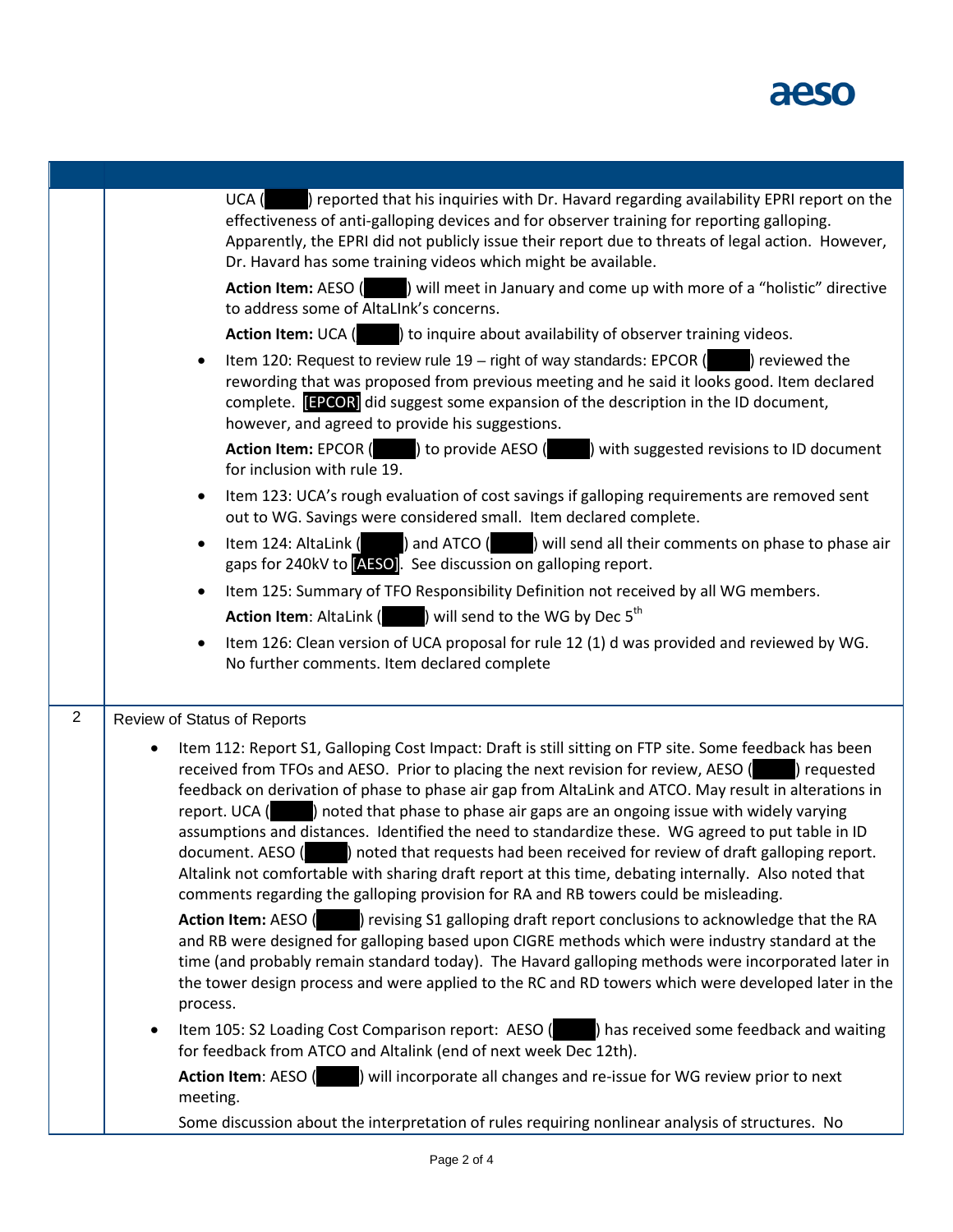

|   | agreement reached on interpretation of existing CSA on this item; UCA (<br>) noted that it will be a<br>requirement in the next issue of CSA. AltaLink () observed that it would probably be another<br>year following that before it could be incorporated into AEUC and, until that time, would not be<br>mandatory. WG agreed that non-linear analysis should be mandatory.<br>Action item: AESO (All 2015) to find a place in rules to incorporate nonlinear analysis into the 502.2 rules<br>so that its use will be mandatory in Alberta. Once that is done WG members to review and provide<br>comments.                                                                                                                                                                                                                                                                            |
|---|--------------------------------------------------------------------------------------------------------------------------------------------------------------------------------------------------------------------------------------------------------------------------------------------------------------------------------------------------------------------------------------------------------------------------------------------------------------------------------------------------------------------------------------------------------------------------------------------------------------------------------------------------------------------------------------------------------------------------------------------------------------------------------------------------------------------------------------------------------------------------------------------|
|   | Item 113: S3 240kV Conductor Sizing Report: Some discussion of progress. UCA (Sexpressed<br>$\bullet$<br>concern that we need a firm date for completion of this work, it seems to be drifting; AESO (<br>responded that process is iterative; Planning provides loads based on assumed two-bundle conductor<br>- [AFSO] determines single conductor based on optimization or contingency loads provided by<br>planning - changes loads due to impedance and system load redistribution; repeat. Current workload<br>for planners results in slow turnaround. There also appears to be some discrepancy between the<br>contingency loads established by the planners and the stated "line rating" in the DBM for some<br>projects. The WG reminded that they were still not clear on the meaning of the reference terms for<br>short, medium, and long term as used in the regional plans. |
|   | Action Item: AESO ( ) to intervene with planners to push for completion of their studies for<br>single (unbundled) conductor. AESO $($ $)$ to report to WG on the time horizon (number of years)<br>for terms: short, medium, long.                                                                                                                                                                                                                                                                                                                                                                                                                                                                                                                                                                                                                                                        |
|   | Item 114 S4: Optimized Conductor $-$ 240kV: AESO ( $\blacksquare$ ) reiterated the scope of this project is to<br>$\bullet$<br>evaluate the current practice which requires design of all 240kV circuits to withstand conductor<br>temperatures of 100 degrees C. Does this over-ride conductor optimization? Effectively, this cannot<br>be properly evaluated until the S3 report is completed. [AESO] recommended that the two reports be<br>combined as they are closely related.                                                                                                                                                                                                                                                                                                                                                                                                      |
|   | Action Item: AESO ( ) will start work using assumed outcomes on the S3 report. If the<br>assumptions prove correct, this will permit some progress. However, final draft will require validation<br>against outcomes from S3 report.                                                                                                                                                                                                                                                                                                                                                                                                                                                                                                                                                                                                                                                       |
|   | S5 Report on history of Meteorological Load Development: AESO () noted that a preliminary<br>٠<br>draft report had been completed. This was forwarded to [UCA] for review due to his knowledge of the<br>activities which were performed in the development of the weather loading maps in his former role as<br>a technical consultant to the AESO. [AESO] advised that he intended to table this for WG review<br>immediately after any revisions prompted by $[UCA]'s$ preliminary review.                                                                                                                                                                                                                                                                                                                                                                                              |
|   | Action Item: UCA () to review preliminary draft before being sent to WG for review and<br>comments. By end of next week should have draft tabled (Dec 12 <sup>th</sup> )                                                                                                                                                                                                                                                                                                                                                                                                                                                                                                                                                                                                                                                                                                                   |
| 3 | Changes of rules and IDs                                                                                                                                                                                                                                                                                                                                                                                                                                                                                                                                                                                                                                                                                                                                                                                                                                                                   |
|   | WG went over document and reviewed all changes made to rules and ID.                                                                                                                                                                                                                                                                                                                                                                                                                                                                                                                                                                                                                                                                                                                                                                                                                       |
|   | <b>Action Item: AESO (</b><br>) will update introduction paragraph to section 19 on ID. EPCOR (<br>will<br>٠<br>send comments to AESO ( ) which will be incorporated. Then reissue final copy once all changes<br>have been made. Include the reasoning for consideration of both CSA and AEUC.                                                                                                                                                                                                                                                                                                                                                                                                                                                                                                                                                                                            |
| 4 | AESO Wind Loading Maps (request for clarification of wind loads near Pincher Creek)                                                                                                                                                                                                                                                                                                                                                                                                                                                                                                                                                                                                                                                                                                                                                                                                        |
|   | AltaLink has come forward with a request for the WG to review the 100yr Return wind maps due to                                                                                                                                                                                                                                                                                                                                                                                                                                                                                                                                                                                                                                                                                                                                                                                            |
|   |                                                                                                                                                                                                                                                                                                                                                                                                                                                                                                                                                                                                                                                                                                                                                                                                                                                                                            |